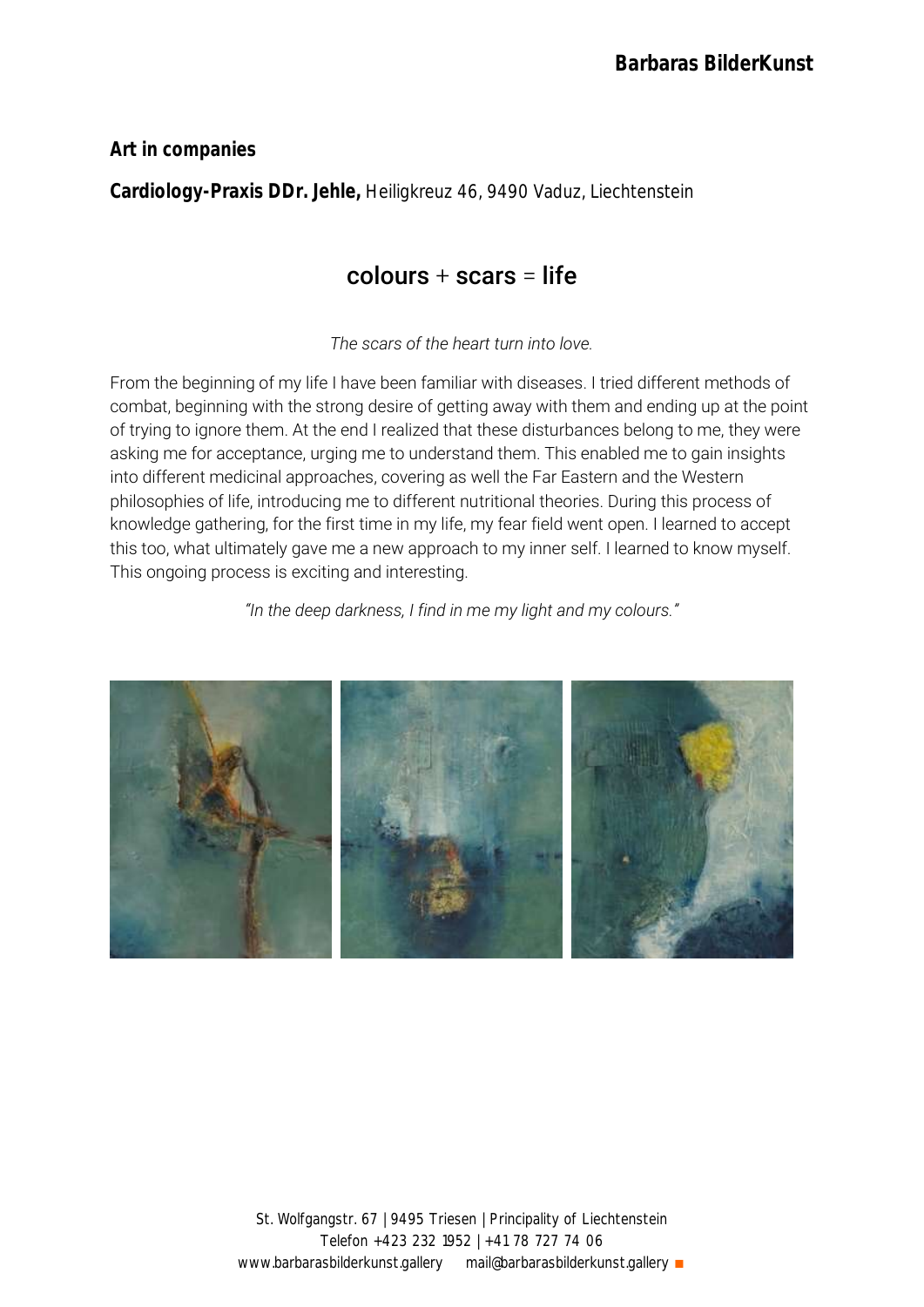## Barbara's Life Fields

#### *Germany*

I grew up in a wooded high plateau between the rivers Rhine, Moselle, Nahe and Saar. I experienced my years of study in physiotherapy in the City of Mainz.

In 1974, I became head of physiotherapy at the II. Med. Clinic of the University Clinics of Cologne, for cardiology and nephrology.

I founded my own separate clinic for physiotherapy / "Therapeuticon" in 1978 in Bingen / Rhine and ended this activity in 2005.

The family circle expanded in 1980 and 1983, with the birth of my two daughters, Julia and Viola.

#### *Switzerland | Liechtenstein*

By the time we were moving to Switzerland, I decided to dedicate myself to my artistic propensity. The beginning was made in the little town of Speicher, later in Romanshorn. My artistic training started right there and has been continued at the Academy of Arts in Bad Reichenhall, Germany focussing on concrete painting. Based on this, I developed my own Collage-Painting and Fragment-Painting style.

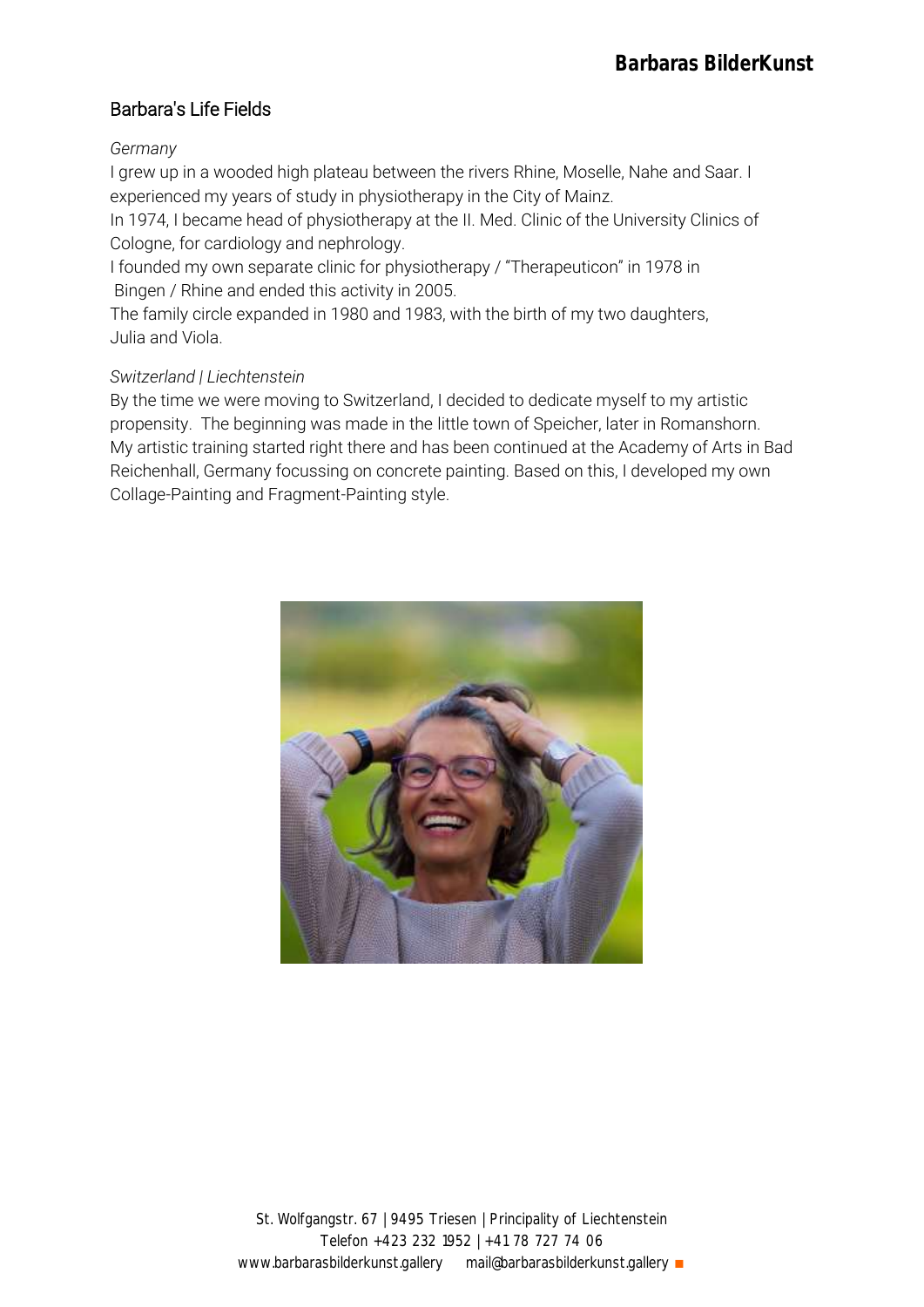### January 17<sup>th</sup> - July 3<sup>th</sup> 2017



Transformation V | Triptychon |

1 acceptatio | 2016 CollagenMalerei on cardboard | 50 x 40cm 2 Transsubstantiation | 2016 CollagenMalerei on cardboard | 50 x 40cm 3 Auferstehung | 2016 CollagenMalerei on cardboard | 50 x 40cm

4 Verde I | 2010 Ink on paper | 3 x 10.5 x 14.5cm



5 Verde II | 2010 Ink on paper | 3x10.5x14.5cm



6 Neptun | 2007 Aquarell on paper | 47x36cm



7 Pink·Orange | 2010 Gouache on cancas | 40x120cm

St. Wolfgangstr. 67 | 9495 Triesen | Principality of Liechtenstein Telefon +423 232 1952 | +41 78 727 74 06 www.barbarasbilderkunst.gallery mail@barbarasbilderkunst.gallery ∎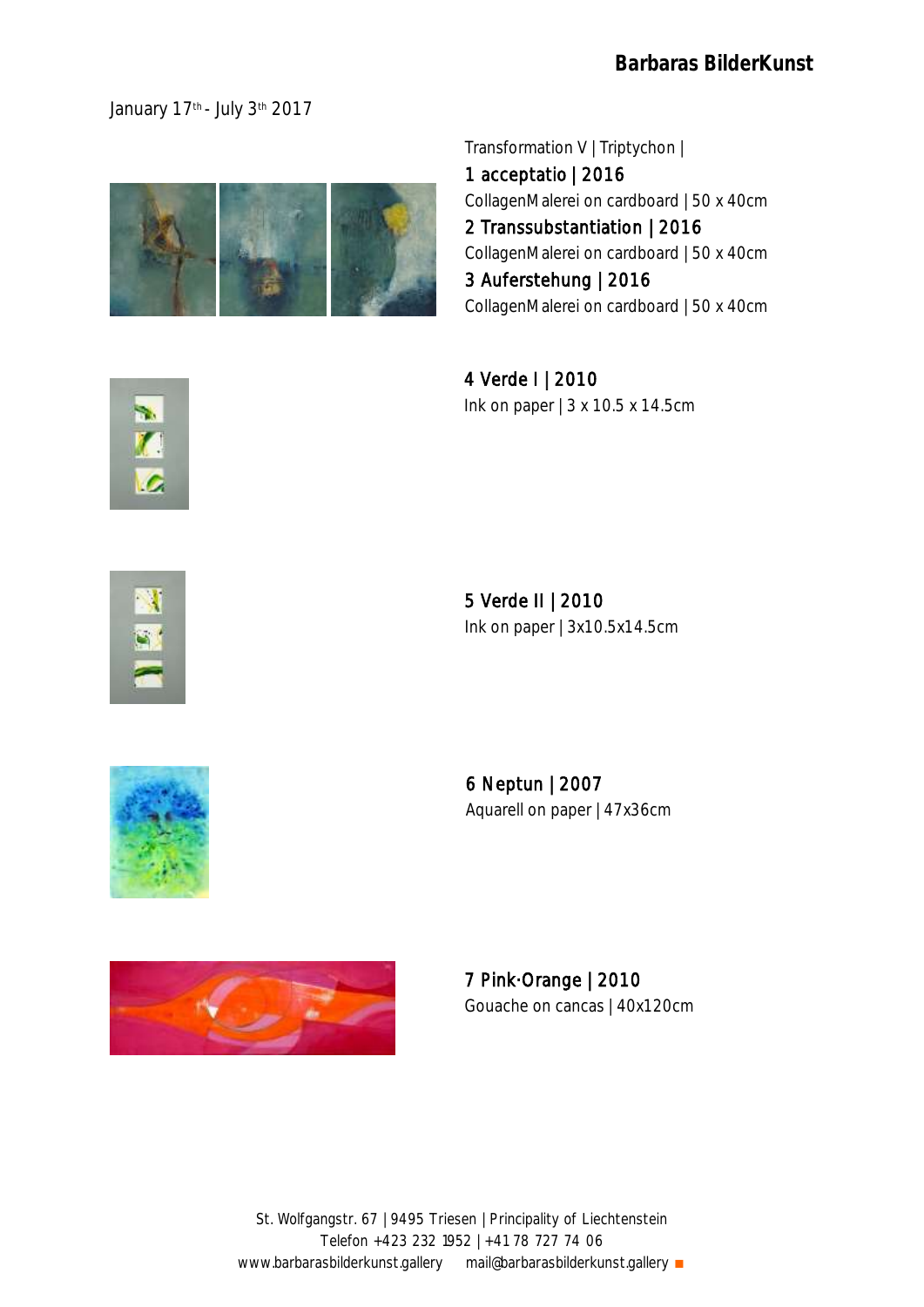

Das Geheimnis | 2011 Gouache, Stifte on cancas | 50x70cm

9 Die andere Hälfte | 2010 Ink, pastell on paper | 56x42cm



10 Bürger v. Calais | 2010 Ink on paper | 55x42cm



11 Die Frage | 2011 |Mixed media on canvas | 50x70cm 12 Die Offenbarung | 2011 | Mixed media on canvas | 50x70cm



13 Farbe im Herz | 2011 Mixed media on canvas | 40x120cm

St. Wolfgangstr. 67 | 9495 Triesen | Principality of Liechtenstein Telefon +423 232 1952 | +41 78 727 74 06 www.barbarasbilderkunst.gallery mail@barbarasbilderkunst.gallery ∎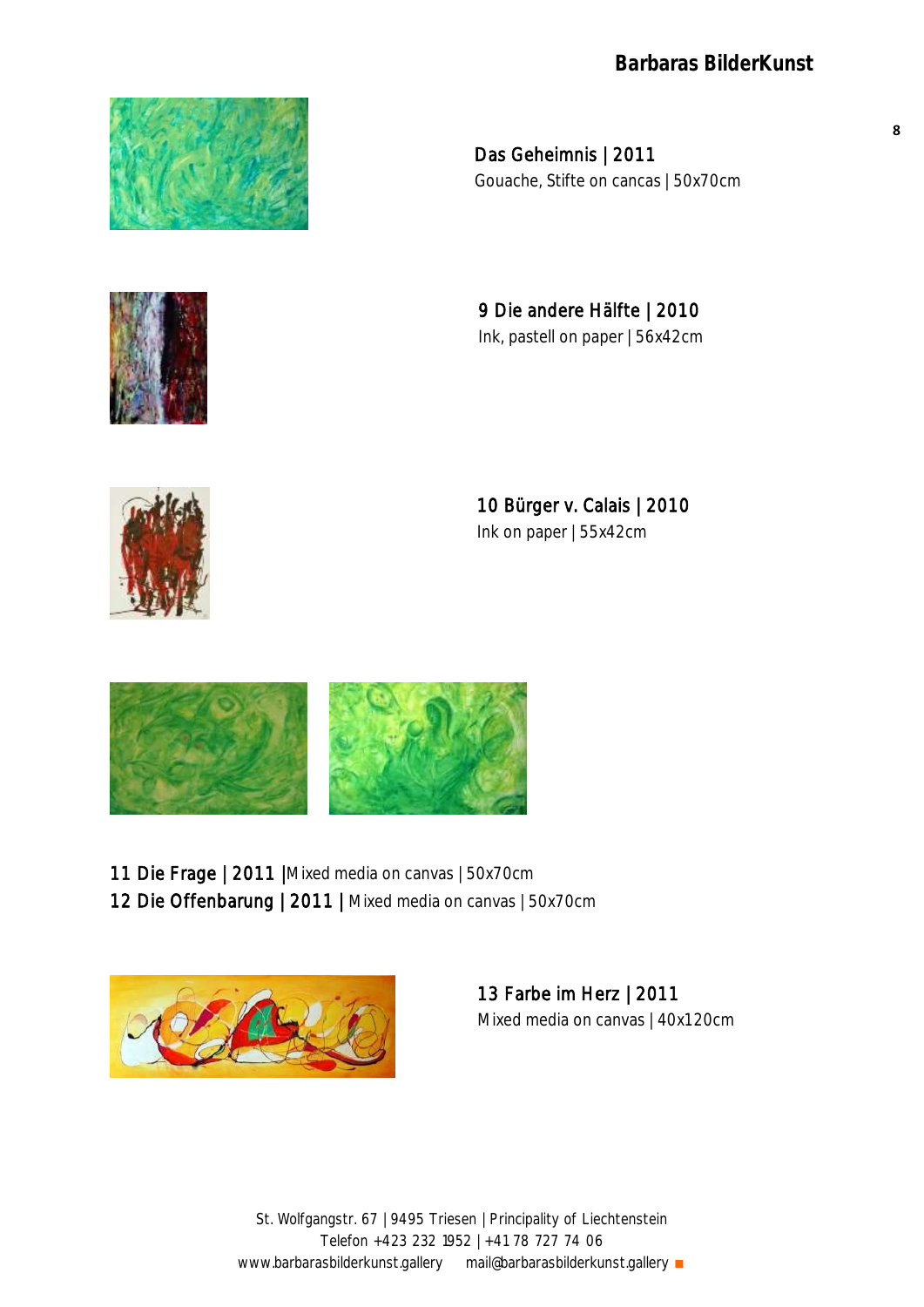

14 Nirwana | 2016 CollagenMalerei on canvas with Resonance Gold | 100x80cm



15 Der Hügel 20161121| 2016 FragmentMalerei on paper| 88x57cm



16 Mikha`el | 2011 Gouache on paper with Resonance Gold | 48x36cm



17 LebensFeldA | 2016 CollagenMalerei auf Leinwand mit 23ct. BlattGold | 80x120cm



18 LebensFeldB | 2016 CollagenMalerei on canvas with Resonance Gold | 80x120cm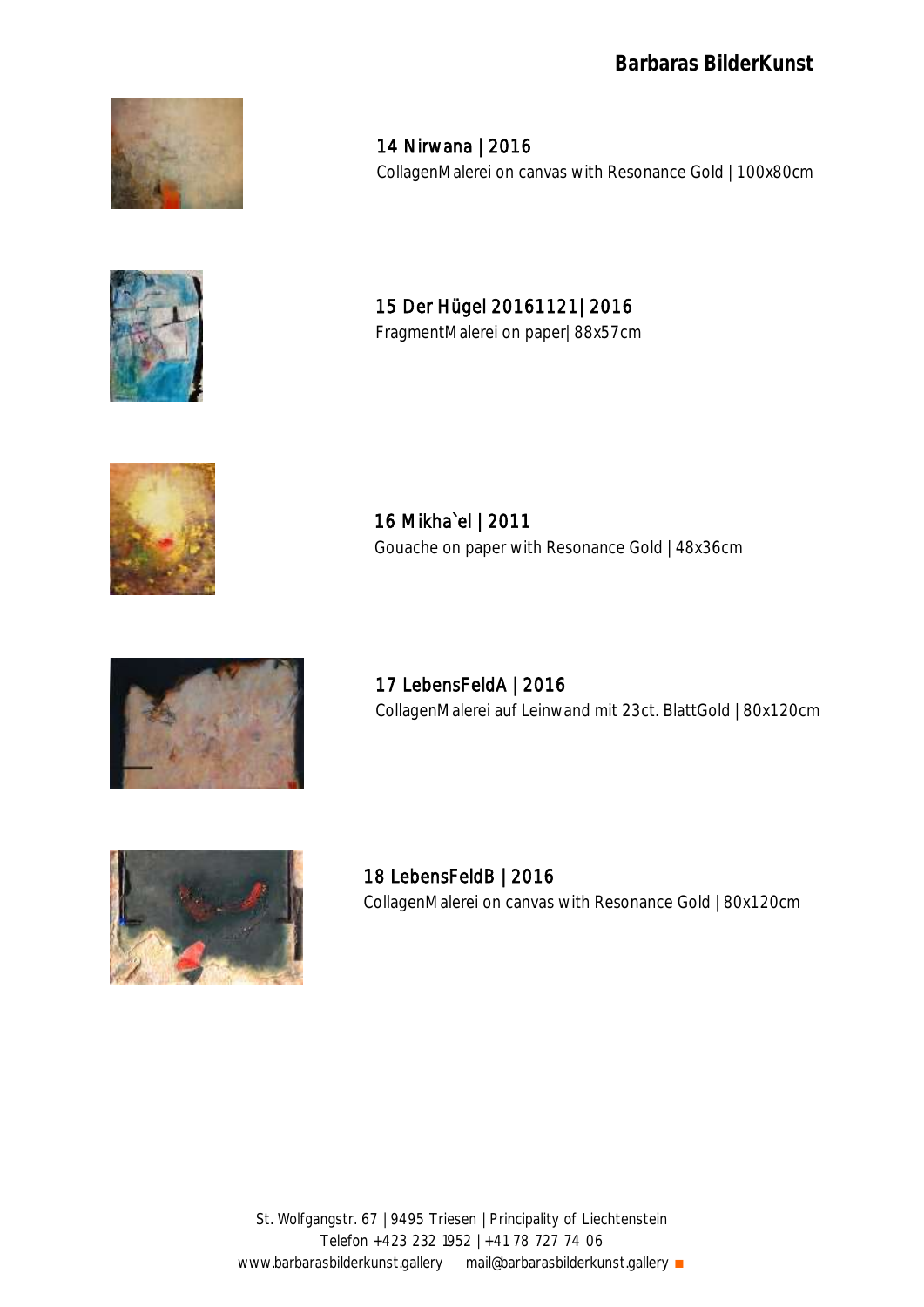

19 Zentrum | 2008 Triptychon Mixed media on canvas | 3x120x40cm



20 New town in desert | 2015 CollagenMalerei on canvas | 65x45cm



21 Inner colour of the day | 2016 CollagenMalerei on paper | 24x30cm



 22 Mittendrin die Schweiz | 2011 Mixed media on cardboard, Resonance Gold | 50x40cm



23 Vulcano di notte | 2010 Ink on paper | 40x110cm